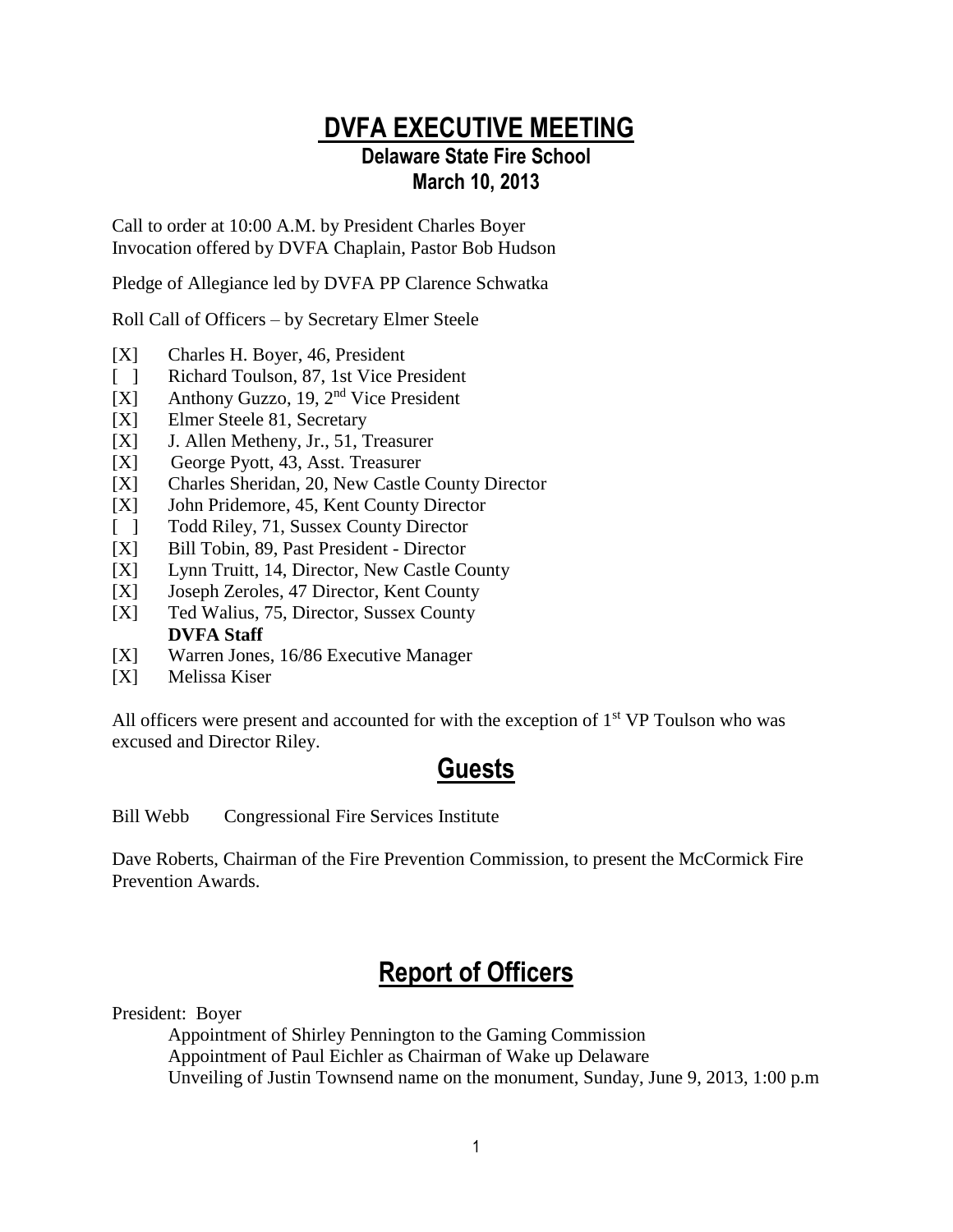First Vice President, Toulson- Report in Printed Form

Second Vice President, Guzzo- Report in Printed From

Secretary: Steele

Treasurer: Metheny Fellow Officers, Delegates, Alternates, Members, and Guests. Attached is the Treasurers Report for the period of December 4, 2012 through March 7, 2013. This report includes both the DVFA Operations and the Conference accounts.

On March 1, 2013 I transferred \$1,609,443.99 to the Northern Trust Company for the employer's share of the program and \$167,760.00 to cover 2,796 fire companies and ladies auxiliary members. The members in the program decreased this year by 79 members. I want to thank the companies this year for following the instructions in most cases. This year was another good year for filing the paperwork and contributions accurately. I have already talked to the pension office and will plan to assist with the Pension Seminar again this year at the Conference. Please urge any new Pension Officers in your companies to attend this Seminar.

At the most recent Officers and Directors meeting, I was authorized to invest \$100,000.00 with Crawford Financial Service in Smyrna. These are Conference funds that had originally been invested with Merrill –Lynch which we were forced to move due to the new federal regulations. Warren Jones and I met with Sam Crawford and felt his firm had a good investment record since some fire companies are investing with his firm and are satisfied with his record. If anyone has any questions please let me know.

Assistant Treasurer: George Pyott- no report

Motion by Steve Maichle to Accept Officers reports and spread them upon the minuets seconded by Jasper Lakey. Motion Carried.

Executive Manager Report: Warren Jones Report submitted in written form March 10, 2013 Executive Manager Report

**HB21 HB22:** Are the Volunteer Firefighter Job Protection Bill and the Job Discrimination Bill. They been introduced this session and has a number of sponsors, including most of the legislators who belong to fire companies. All the questions we had last year have been corrected.

**Bingo**: We have been working with LADVFA on their issues concerning Bingo. They are appealing their concerns to the Gaming Commission at a hearing on March  $28<sup>th</sup>$ . We will be attending the hearing to voice our support to their efforts. The main issue is the restriction and cap on the prize limits and how the prizes are valued. To correct the caps it will require legislation.

**Surf Fishing:** Another piece of legislation we will need to craft is a modification to add the Ladies Auxiliary to the Surf Fishing permits and a little minor rewording.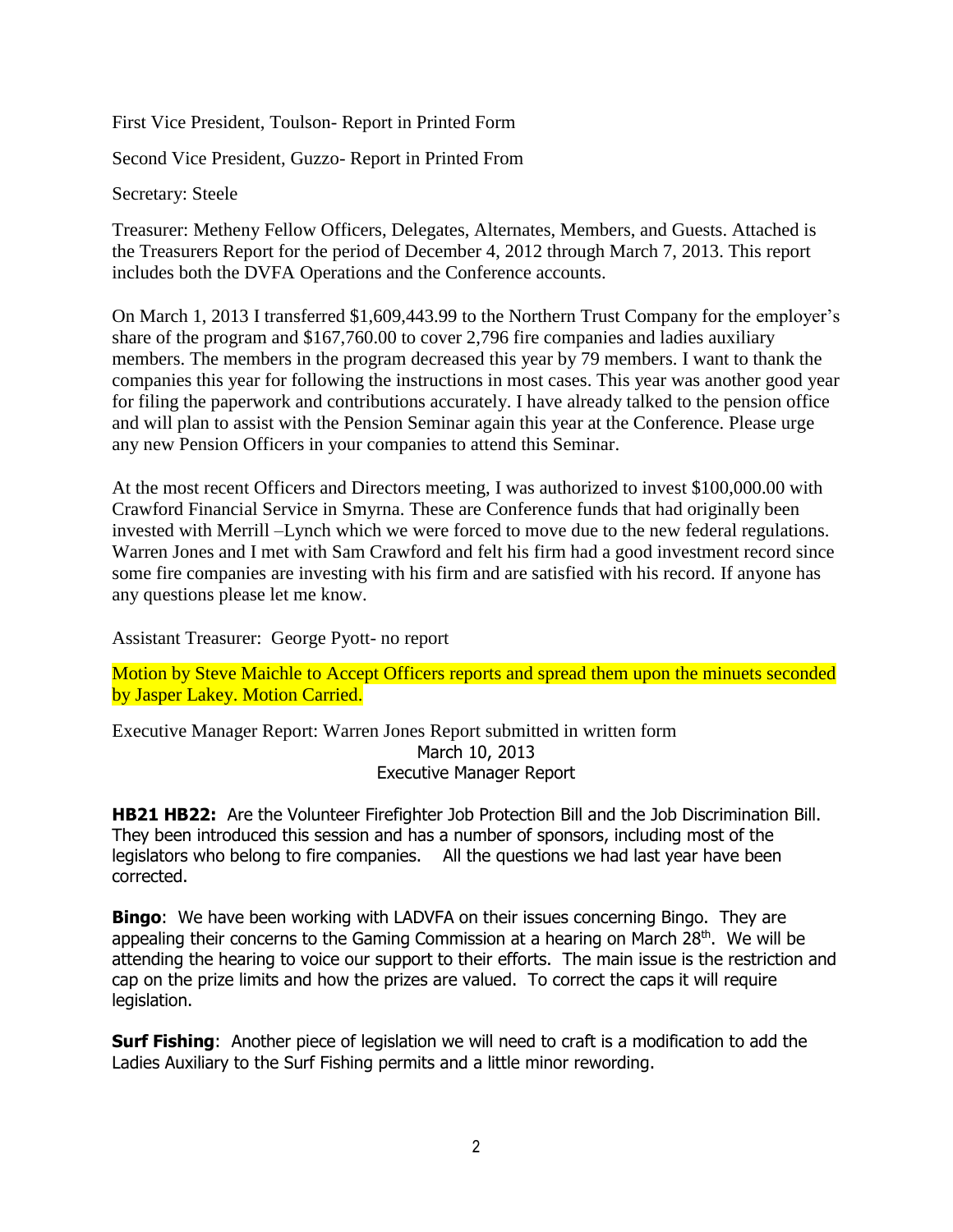**Company Meetings**: We wish to thank all of you who have set up for us to come to your company meetings. I have updated the presentation from last year and it takes about 20 minutes. The companies left to visit are: Aetna, Belvedere, Minquas, Odessa, Port Penn, Talleyvillle, Bowers, Carlisle, Citizen Hose, Farmington, Houston, Little Creek, Marydel, South Bowers, Dagsboro, Delmar, Frankford, Georgetown, Greenwood, Gumboro and Milton.

**Partners:** We will start working soon on our Partners for our Conference. If you have any suggestions for new folks for us to contact, please let us know. If you have any questions please see Ron Marvel.

**Recruitment Website**: Our new Recruitment Website went live on approximately January  $15<sup>th</sup>$ . I can't tell you how excited we are about the site. We have had hundreds of hits to the site and have 22 replies for interest in joining volunteer fire companies from all over the state. It is important that the recruitment committee has your recruiter's membership chairman's contact information. Earle Dempsey and Brooks Layton did an outstanding job.

Recruitment and Retention Coordinator: Earle Dempsey Gave a presentation of the new Recruitment Webpage and Video that was being advertised.

## **Committee Reports**

- 1. State Fire Prevention Commission Chairman Dave Roberts reported that only 16 companies turned in the BLS Funding reports. The collection of this information is important. The new form is on the Commission website. There are also still some companies that have not turned in their Updated Officers list for 2013 to the Commission. Please contact the Office to find out when your Audits are due. The next meeting will be Tuesday March 19<sup>th</sup> at 9am.
- 2. Advisory to State Fire Marshal Grover P. Ingle reported
	- Met with Members of the Advisory Board Committee this morning.
	- John Lattomus has retired effective February 28, 2013. John served as the Juvenile Fire Setter Intervention Coordinator for the past 20 years and we wish John well in his retirement. Rebekah Legar will be handling the Juvenile program under the direction of ASFM Alan Brown.
	- Deputy Fire Marshal I Tate Coulbourne began his training at the DSP Academy on March 4, 2013 and will be there for the next 22 Weeks
	- Sussex Addition Update- Progressing well, once the Fire School is in their new building the renovations will begin in the OSFM. During this time period it will be necessary to relocate the operation in both buildings to different areas until the work is completed, which is scheduled to be done in phases to provide for the least disruption of our operations.
- 3. Advisory to DSFS Robert P. Newman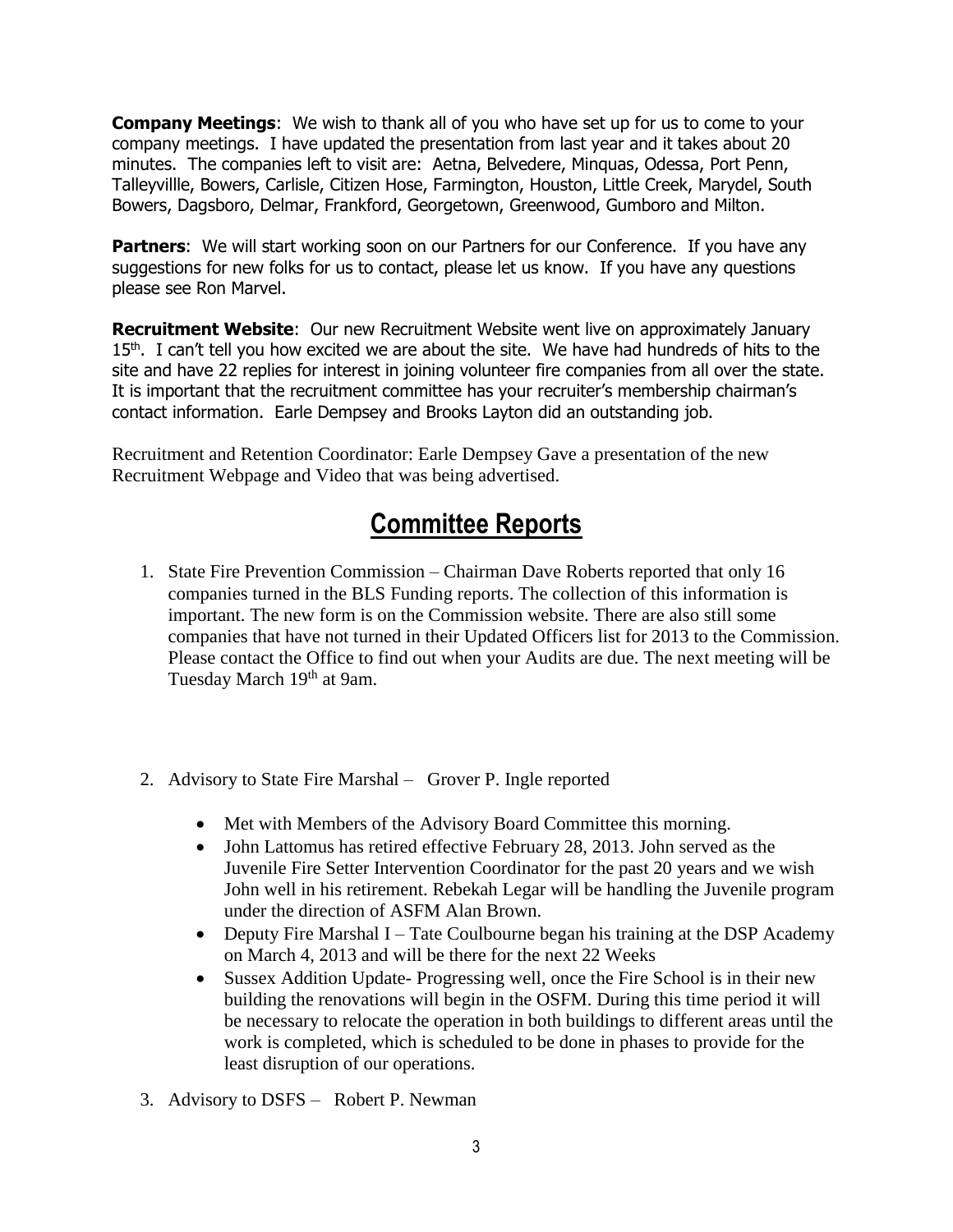- A. Re- Scheduled Delaware Weekend cancelled for March
- B. EMT-B re-cert status- 325 applications due by March 31<sup>st</sup>- notices- Officers and EMT-Bs Currently 1340 Delaware EMT'S
- C. DSFS Recognition Program- Updated the electives
- D. Bond Bill Hearing was held on February 27- Rescue Tools (recommended)
- E. Student numbers for the Winter Programs (up and down)
- F. Leadership Programs- Over the past six years

| Class        | 2008 | 2009 | 2010 | 2011 | 2012 | 2013 | Total |
|--------------|------|------|------|------|------|------|-------|
| Leadership 1 | 51   | 54   | 42   | 46   |      |      | 221   |
| Leadership 2 | 43   | 53   | 39   | 49   |      | 19   | 211   |
| Leadership 3 | 35   | 36   | 29   | 44   | 10   |      | 167   |
| Totals       | 129  | 143  | 10   | 139  | 29   | 49   | 599   |
|              |      |      |      |      |      |      |       |

G. Online Programs- DiDonato, Dempsey, Brennan

H. Updating the EMT Refresher day 1 information and presentations

- I. Piloting a Fire Instruction 1 Course- will be offered in place of June class
- J. Developing a Fire Fighter1 on-line blended course June Offering
- K. Developing a Fire Fighter 1 Exam prep course- offering by April
- L. Ladies Auxiliary Seminar- April 28<sup>th</sup>
- M. Forcible Entry/ Ventilation Props- Being installed New Castle
- N. Forcible Entry prop for in-service being installed on a trailer
- O. Sussex Division- Status.
- 4. Archives Charles Emerson stated today is picture day and he needs pictures of the  $1<sup>st</sup>$ and 2nd Vice Presidents for the Picture wall. Currently working on reconfiguring the cabinetry and will be doing a display of items received on behalf of Clarence Schwatka and Harry Warner.
- 5. Civilian Recognition Carleton Carey reported no one has been submitted any for this year.
- 6. DVFA Conference– John Stevenson reported all registrations received will be posted on the DVFA website on a weekly basis. Please allow 5 days from the time you mail your registrations in to check the website to make sure they have been received. Next meeting will be April  $15<sup>th</sup>$ .
- 7. DVFA Pension Advisory Ray Stevens reported there is a process in which Pensions are to be submitted and it's your company's pension officer to make sure they are aware of the process. 4 fire Companies and 2 ladies Auxiliaries had discrepancies in their records. It would be very beneficial for each Company to have their pension officer attend the pension seminar that will be given during the conference as it will be packed with very useful information.
- 8. Fireman of the Year Carleton Carey reported there haven't been any submissions yet for this year and they need to be postmarked by June  $30<sup>th</sup>$ .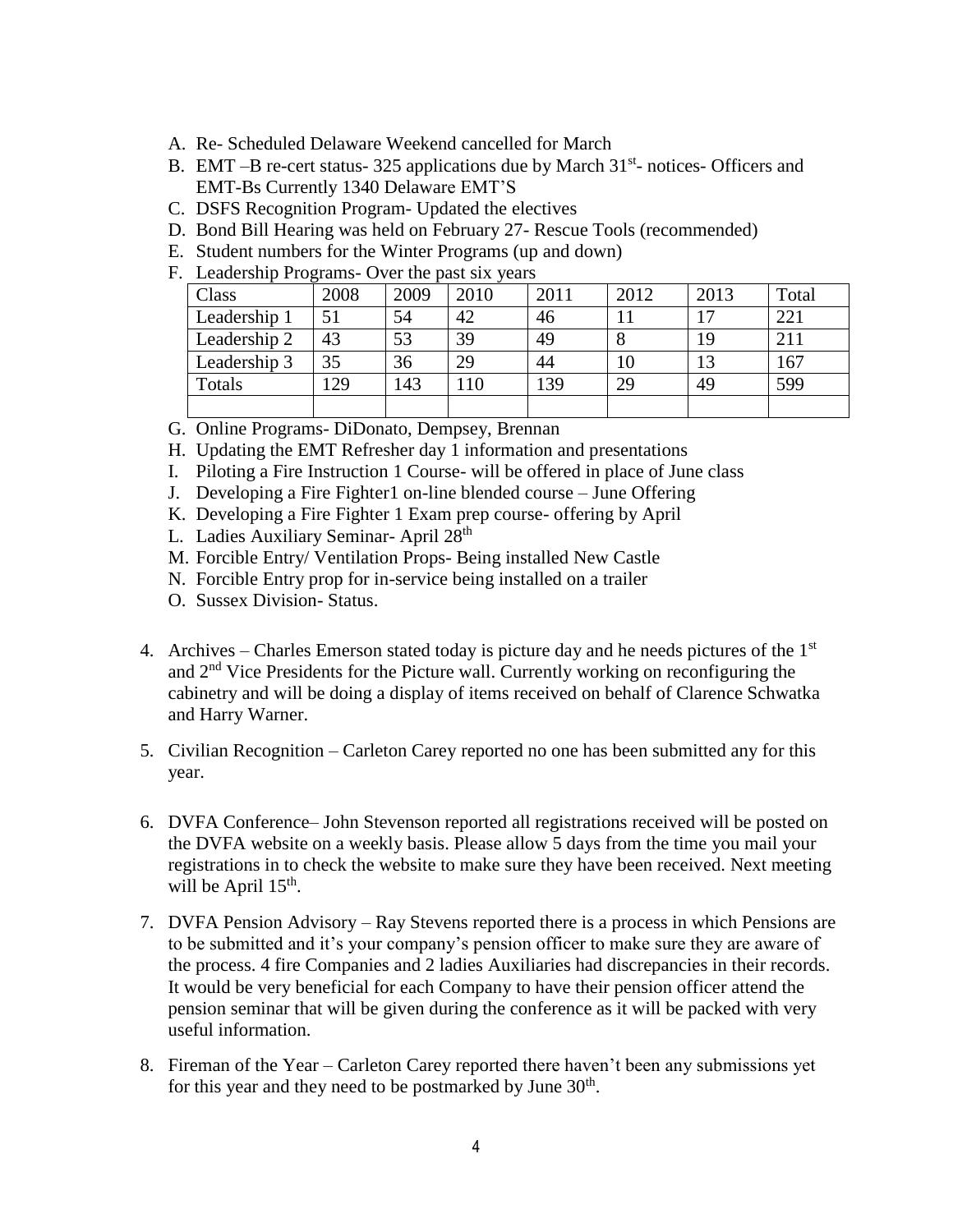- 9. Governmental Affairs Committee Robert Sutton thanked all the members that have worked with this committee. They are currently working on leveling up for the EMS Services as they are currently underfunded. We really rely on the grant in aid and need to find out how to obtain it. . Administrative duties are currently lacking. The committee is working on trying to get more money added to the revolving loan fund. More information about the cancer presumption law should be available at the next meeting.
- 10. Health & Safety Tara Lydik is the new chair of the committee. June 16-22 is the Safety in health week. [www.safetynhealthweek.org.](http://www.safetynhealthweek.org/)
- 11. Law & Legislative Bruce Ennis stated a member received an ambulance bill for 2683.00 for a 12 mile ride. They are currently looking into this situation. He gave some clarification that the permit covers any vehicle will be covered not just 4 wheel drive. (Ron Marvel) stated though it will cover all vehicles please keep in mind if you drive a non 4 wheel drive, and get stuck you will have to pay the fine. And remember you will get stuck. There will be a bill coming up regarding the gaming commission. The sunset Committee will be following up. And there will be some housekeeping on the old 365. Also Raffles are a form of gaming. The cancer presumption bill will be prepared next meeting.
- 12. Life Safety Guy Hudson Thanked the fire departments for their participation at the awards program in Hartly. He also thanked the Hartly Fire Company for holding the program. The committee also reviewed the matching funds request at today's meeting.
- 13. Out of State Coordinators Jim Cubbage reported one two important functions in the upcoming months. First you have already heard this morning about the importance of the CFSI 25th Anniversary Dinner and Seminars. Our committee is working closely with Past President Rom Marvel to reach the goal of 250 Delaware Fire Service Members at the 25<sup>th</sup> Annual Dinner. Our Records show that 3 of our committee members, Jim Cubbage, Mike Rush, and Steve Austin have been to all the CFSI Dinners. We also note that George Kerr has also attended all the Dinners. If there is someone we have missed on out count please let us know.

On Saturday April 12 the Firemen's Association of New York will host the CVVFA Presidents Council Meeting in Corning New York. All members of the DVFA are Invited to attend these most informative sessions. This marks the 28<sup>th</sup> Year that the mid Atlantic State Associations have met to discuss items of mutual interest.

- 14. Recruitment & Retention -Earle Dempsey reported there were 17 applicants received for the sub grant. Out of those 17 15 were awarded. The new recruitment website has been established and since the launching there have been 36 inquiries. We are looking to obtain one contact from each company to help recruit these members. The response for this has been low. You can contact us through our website.
- 15. Scholarship Robert Powell stated the committee met today. All applications are due at the end of this month. He then thanked all the Ladies for their donations.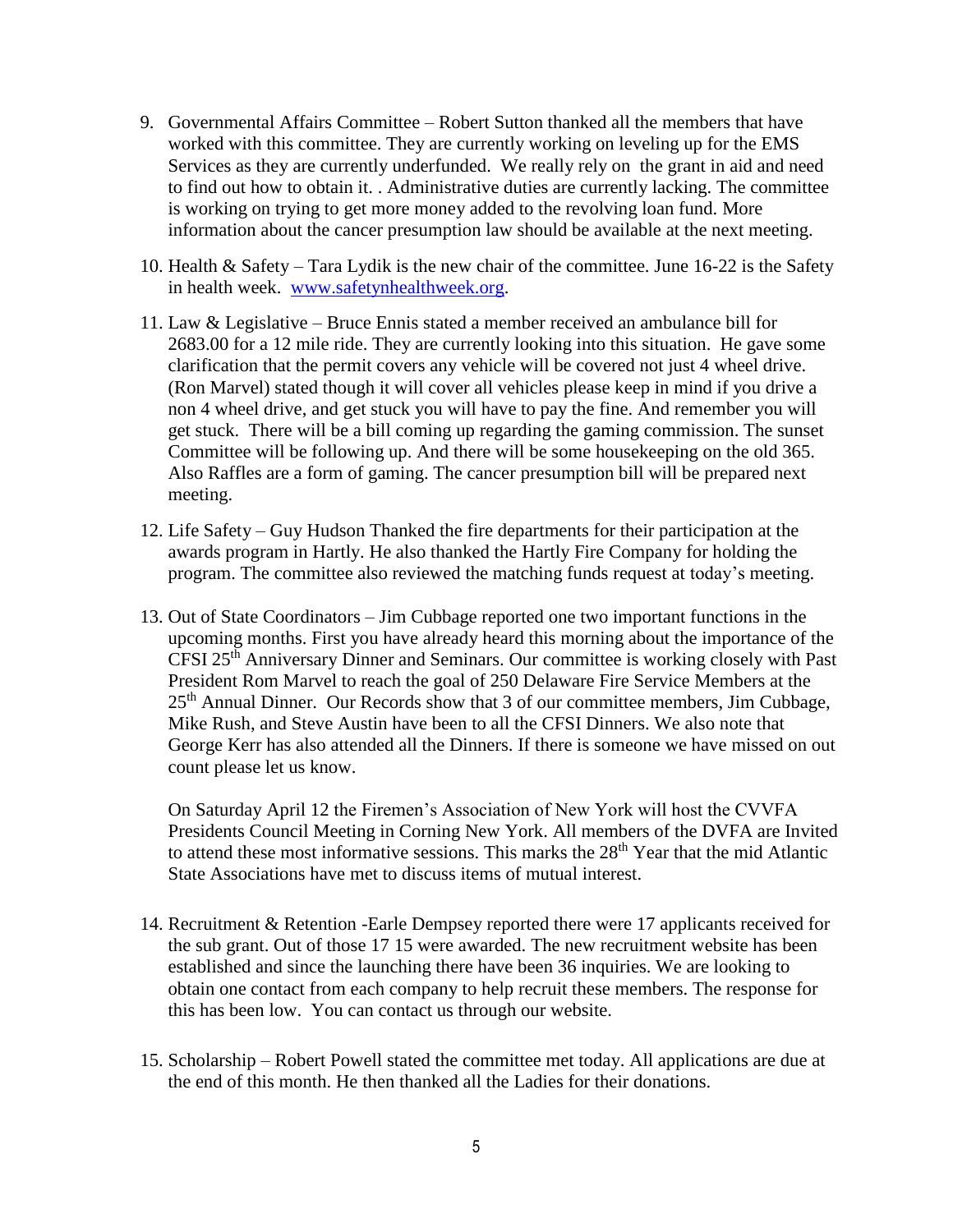1<sup>st</sup> Vice President Toulson Recognized the Past Presidents in attendance.

## **Affiliated Organizations/ Agency Representatives**

Ladies' Auxiliary President Penny Rodimak, thank everyone for being a servant of the community

State Fire Chiefs President Glen Gillespie, announced their next meeting will be on March  $28<sup>th</sup>$  at Ellendale in conjunction with the Ambulance Assn. At the December meeting they instituted a program for those companies who have 100 or more years of service to the community. Aetna has 125 years as well as Citizens Hose and Delaware city. They also recognized all Past Presidents that were in attendance.

State Fire Police President Dave Snell, stated he didn't have anything to report.

State Ambulance Association President Ed Angwin stated due to his recent cold Mike McMichael would be reading the report on his behalf. Their next meeting will be in conjunction with the State Chiefs on March  $28<sup>th</sup>$  at Ellendale. The next DEMSOC meeting will be May  $22<sup>nd</sup>$ . Congrats to Sussex County EMS for winning  $2<sup>nd</sup>$  place in the nation competition. EMT recertifications are due by March 31<sup>st</sup>. He thank asked all Past Presidents to stand and be recognized.

DVFA Foundation: The DVFA Foundation mourns the loss of one of its founding Directors Chief L.G. Dick McCoy of Talleyville. Dick's legacy was his careful consideration of the issues and his understanding of the important relationship between the fire service and state and local government. The Foundation will be considering Dick's replacement at our next meeting under the terms of the Foundation's bylaws.

The foundation is sponsoring a Beef and Beer Fundraiser at Minquadale on Friday May 17. Tickets are \$30.00 per person with all profit benefiting the Scholarship fund. The foundation is also soliciting help for this event from members of the fire service and auxiliaries. It is our hope that we attract a large crowd for this event hopefully from the broader community not just the fire service.

If you can help either by selling tickets or helping with the event itself please contact Vicki Ford or Allen Metheny.

National Volunteer Fire Council Delegate J. Allen Metheny, Jr., reported the next meeting will be taken place the same day as CFSI. They are working maintaining funding. There has been a 5% decrease in funding grants and it looks like the cuts are going to be deeper.

State Emergency Response Commission: Delegate Bruce C. Ennis, Stated the annual reports are out.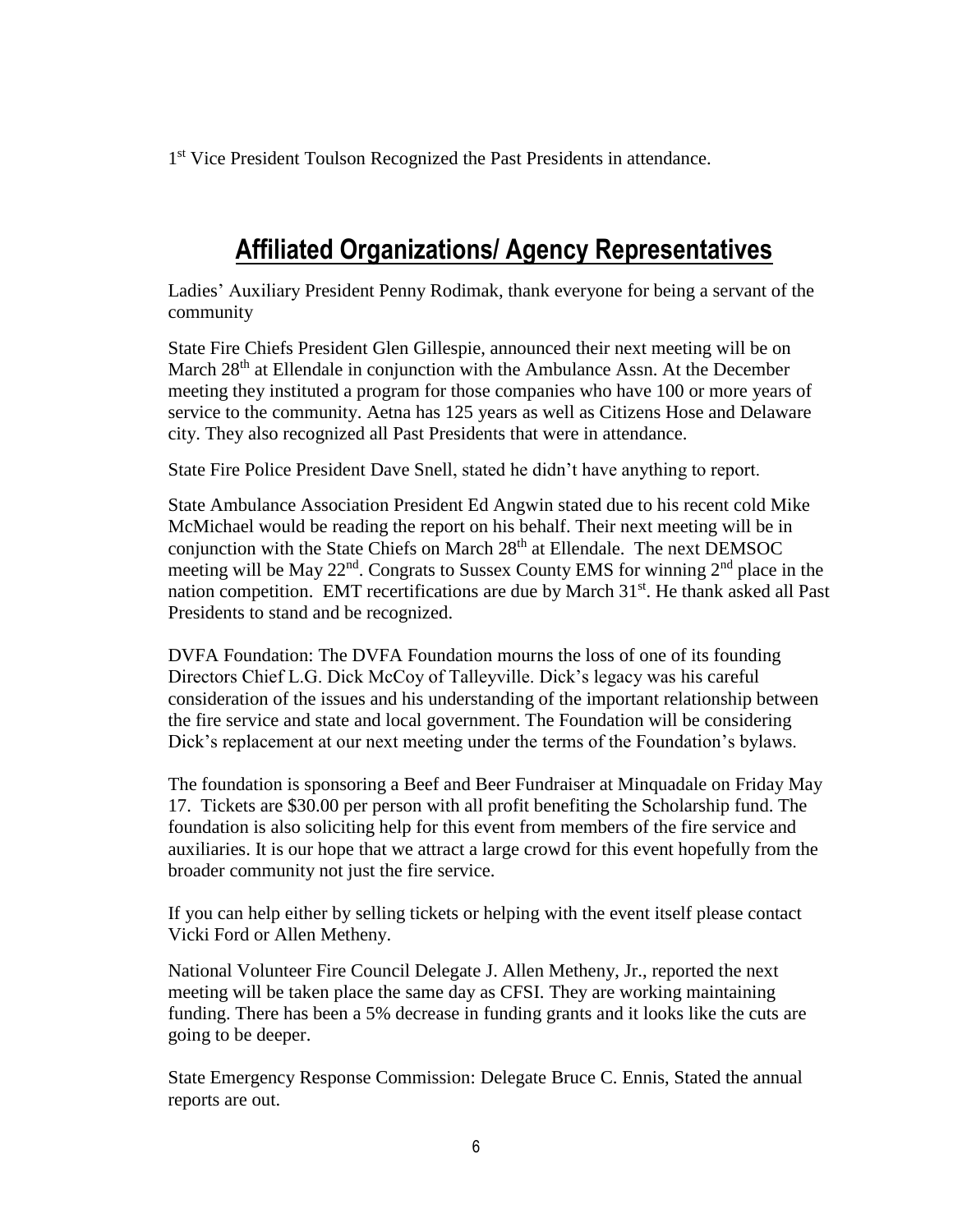## **Communications**

The following communications were received and are summarized by the Secretary Elmer Steele

- Letter from Insurance Commissioner Karen Weldin Stewart advising on the progress to the system reporting changes
- Letter from the Felton Community Fire Company thanking the DVFA for their assistance in the funeral of Rowland Newnam
- Letter from Bill Webb of the Congressional Fire Service Institute expressing sympathy for the passing of DVFA Past President Walton Johnson
- Letter from the Leipsic Fire Company thanking the DVFA for the presentation made at their February Company meeting
- Letter from Chief Anthony Goode of the City of Wilmington Fire Department advising his contact information

**Motion to accept communications by John Pridemore and seconded by Jasper Lakey, Motion Unanimously carried**

#### **OLD BUSINESS**

*Richard Perillo made a motion to remove revious tabled motion of HB21 off the table Seconded by Charles Frampton. Motion carried.*

*Motion to accept HB21 by Richard Perillo seconded by Bruce Ennis. Motion Carried*

*Motion to accept HB22 by Richard Perillo seconded by Charlie Frampton. Motion Carried.*

## **NEW BUSINESS**

Warren Jones announced due to  $1<sup>st</sup>$  Toulson being ill, he would make the following committee appointment of the Life Safety Committee to remain the same.

He then announced the Scholarship Committee would remain the same with the exception of two changes.

Marvin Sharp recommended the DVFA obtain Move over signage for RT 1 to make out of stators familiar that it IS A LAW in Delaware.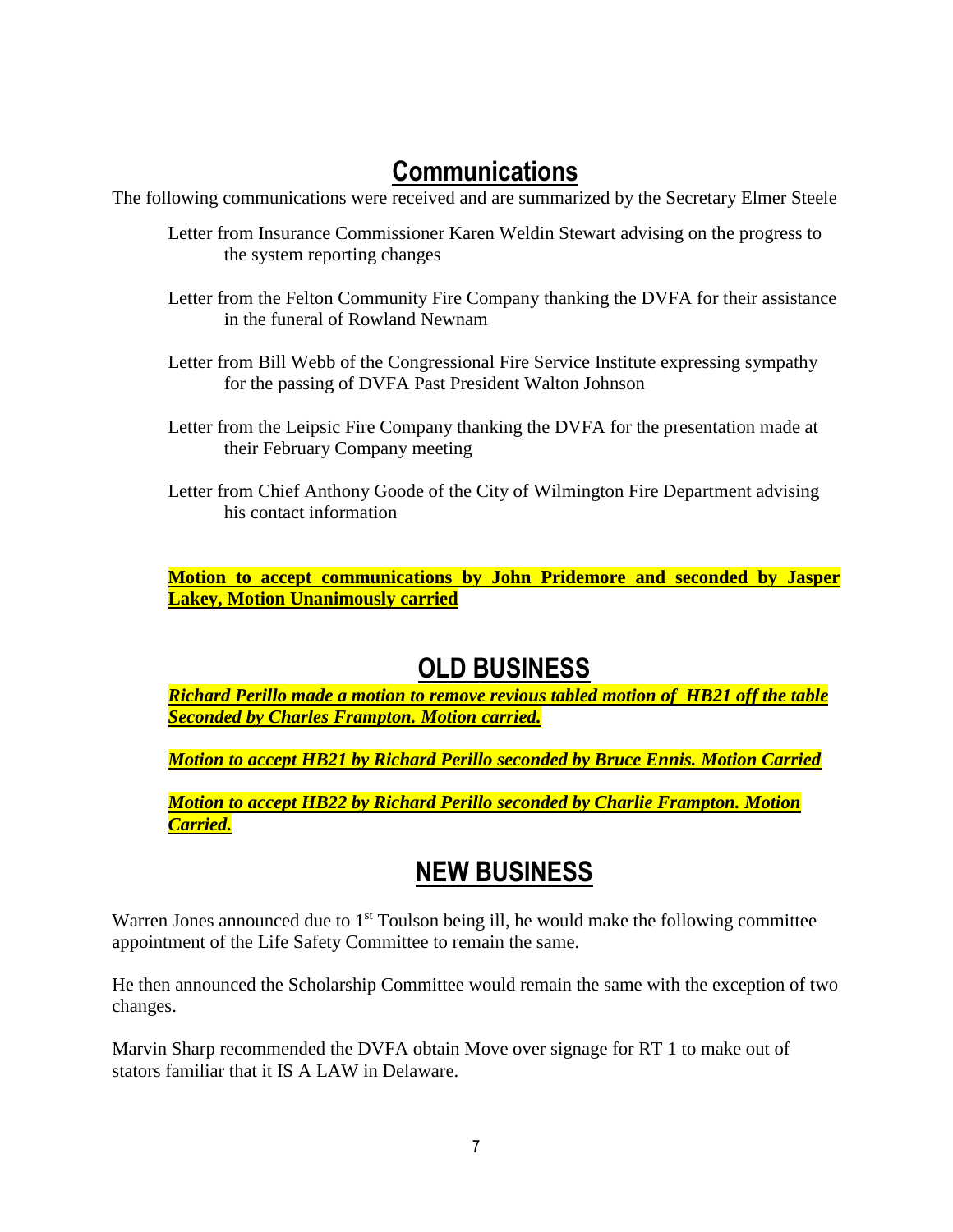Reverend Hudson stated he would be very busy with upcoming duties however he would like to remain chaplain and wanted to ask Permission to have Blake Bowers to assist him as Chaplain. He also thanked Mayor Carey for doing very positive things for the city.

Dan Burris announced there will be a meeting tonight at 7pm at Middletown about Blue Cross Blue Shield. They will be backing out as blue cross is only wanting to pay 159.00 for an ambulance run. They are trying to negotiate a increase in ambulance rates.

#### **PAYMENT OF BILLS**

|                      | Name                             | Memo                           | Amount      |
|----------------------|----------------------------------|--------------------------------|-------------|
| <b>Operating</b>     |                                  |                                |             |
| <b>DVFA CHECKING</b> |                                  |                                |             |
|                      | <b>VERIZON</b>                   | MELISSA/WARREN PHONES          | $-132.21$   |
|                      | <b>MELISSA KISER</b>             | 11-19-12 - 11-30-12 P/R        | $-1,236.62$ |
|                      | <b>U.S. TREASURY</b>             | P/R TAXES-DEC 11 PR            | $-1,466.02$ |
|                      | <b>ADSTRATEGIES</b>              | <b>ACCT. DVF - MEDIA ADS</b>   | $-175.00$   |
|                      | CHIEF TECHNOLOGIES, LLC          | <b>DESIGN NEW WEBSITE</b>      | $-1,250.00$ |
|                      | AT&T                             | NOV '12 BILL                   | $-25.22$    |
|                      | PATTI CARNEVALE                  |                                | $-825.00$   |
|                      | DIVISION OF REVENUE              | P/R TAXES JUL '12              | $-233.41$   |
|                      | <b>NVFC</b>                      | <b>2013 DUES</b>               | $-500.00$   |
|                      | M.R. KISER                       | <b>CLEANING</b>                | $-75.00$    |
|                      | <b>MELISSA KISER</b>             | 12-03-12 - 12-14-12 P/R        | $-1,247.46$ |
|                      | <b>CANNON FINANCIAL SERVICES</b> | <b>COPIER SERVICES</b>         | $-259.51$   |
|                      | COMCAST CABLEVISION              | NOV. INTERNET SERVICE          | $-97.10$    |
|                      | <b>VERIZON</b>                   | OFFICE PHONES                  | $-223.38$   |
|                      | <b>STEVE AUSTIN</b>              | <b>POSTAGE</b>                 | $-45.60$    |
|                      | DAVID L. BONAR                   | SERVICE - OCT - DEC 2012       | $-1,500.00$ |
|                      | <b>WARREN F. JONES</b>           | P/R DECEMBER, 2012             | $-2,787.81$ |
|                      | <b>WARREN JONES</b>              | OIL/LUBE                       | $-51.97$    |
|                      | <b>ADSTRATEGIES</b>              | <b>ACCT. DVF - MEDIA ADS</b>   | $-1,053.75$ |
|                      | <b>VERIZON</b>                   | <b>WARREN/MELISSA PHONES</b>   | $-130.34$   |
|                      | <b>MELISSA KISER</b>             | 12-17-12 - 12-28-12 P/R        | $-1,229.71$ |
|                      | <b>M&amp;T BANK</b>              | <b>VISA ACCOUNT</b>            | $-3,333.02$ |
|                      | <b>CHAMPION TROPHIES</b>         | INV 92505                      | $-339.45$   |
|                      | MIKE LOWE                        | REIMB. EXPENSES                | $-52.95$    |
|                      | <b>U.S. TREASURY</b>             | P/R TAXES-DEC 11 PR            | $-1,477.09$ |
|                      | DIVISION OF REVENUE              | P/R TAXES JUL '12              | $-234.90$   |
|                      | <b>BOBOLA FARMS FLORIST</b>      | <b>FLOWERS-MCMICHAEL</b>       | $-68.00$    |
|                      | AT&T                             | DEC '12 BILL                   | $-24.94$    |
|                      | <b>CHAMPION TROPHIES</b>         | INV 92521                      | $-339.45$   |
|                      | COMCAST CABLEVISION              | DEC. INTERNET SERVICE          | $-97.10$    |
|                      | <b>GUY HUDSON</b>                | CASH PRIZES AND EXPENSE REIMB. | $-2,379.25$ |
|                      | <b>MELISSA KISER</b>             | - 12-31-12 - 01-11-13 P/R      | $-1,197.69$ |

Treasurer Metheny read bills.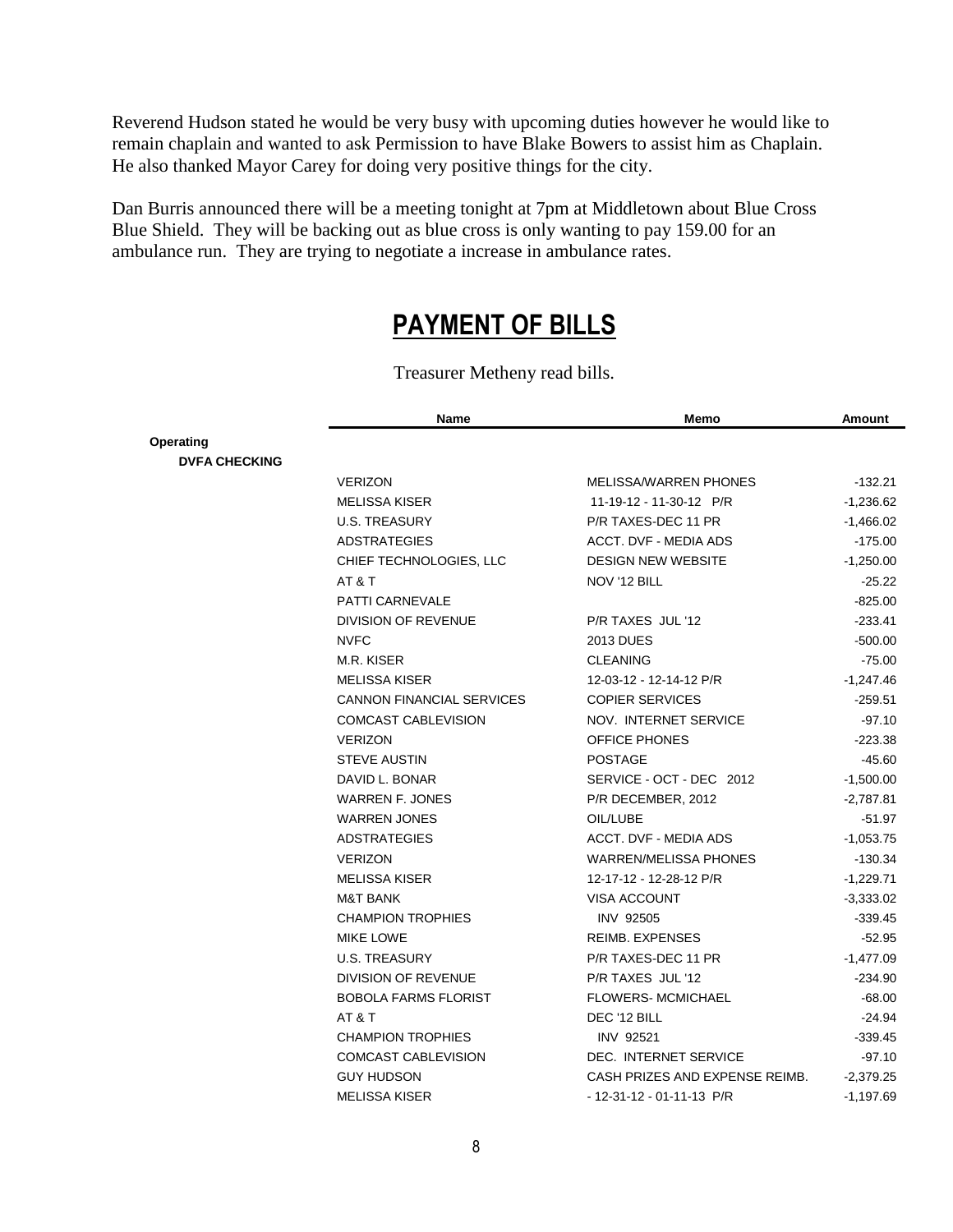| <b>CHAMPION TROPHIES</b>                                       | <b>INV 92521</b>                    | $-10.95$             |
|----------------------------------------------------------------|-------------------------------------|----------------------|
| RONALD MARVEL                                                  | EXP-FIRE PREV. PROGRAM              | $-78.21$             |
| <b>VERIZON</b>                                                 | OFFICE PHONES                       | $-221.51$            |
| <b>CANNON FINANCIAL SERVICES</b>                               | <b>COPIER SERVICES</b>              | -198.15              |
| CHIEF TECHNOLOGIES, LLC                                        | <b>HOSTING R&amp;R WEBSITE</b>      | $-420.00$            |
| <b>VERNON INGRAM</b>                                           | JAN - MAR 20132 RENT                | $-1,755.00$          |
| M.R. KISER                                                     | <b>CLEANING</b>                     | $-100.00$            |
| <b>MELISSA KISER</b>                                           | 01-14-13 - 01-25-13 P/R             | $-1,204.39$          |
| <b>WARREN F. JONES</b>                                         | P/R JANUARY, 2013                   | $-2,718.45$          |
| <b>M&amp;T BANK</b>                                            | <b>VISA ACCOUNT</b>                 | -890.38              |
| <b>POSTMASTER</b>                                              | 12 MO. BOX RENT - DOVER             | -124.00              |
| <b>VERIZON</b>                                                 | WARREN/MELISSA PHONES               | $-131.03$            |
| <b>U.S. TREASURY</b>                                           | P/R TAXES-DEC 11 PR                 | $-1,494.09$          |
| <b>ADSTRATEGIES</b>                                            | ACCT. DVF - MEDIA ADS               | $-12,299.51$         |
| AT & T                                                         | JAN 13 BILL                         | -25.84               |
| LITTLE CREEK FIRE CO.                                          | R & R GRANT                         | $-3,500.00$          |
| ELSMERE LADIES AUXILIARY                                       | R & R GRANT                         | $-2,000.00$          |
| ELLENDALE FIRE CO.                                             | R & R GRANT                         | $-3,950.00$          |
| CHRISTIANA FIRE CO.                                            | R & R GRANT                         | $-4,037.50$          |
| HOLLOWAY TERRACE AUXILIARY                                     | R & R GRANT                         | $-2,000.00$          |
| <b>MAGNOLIA VOL FIRE C</b>                                     | R & R GRANT                         | $-4,037.50$          |
| REHOBOTH BEACH FIRE CO                                         | R & R GRANT                         | $-3,000.00$          |
| CARLISLE FIRE CO.                                              | R & R GRANT                         | -750.00              |
| MILLSBORO FIRE CO.                                             | R & R GRANT                         | $-4,037.50$          |
| BLADES VOL FIRE CO.                                            | R & R GRANT                         | $-4,037.50$          |
| INDIAN RIVER FIRE CO                                           | R & R GRANT                         | $-4,037.50$          |
| DELAWARE CITY FIRE CO.                                         | R & R GRANT                         | $-4,037.50$          |
| AETNA HOSE HOOK                                                | R & R GRANT                         | $-2,500.00$          |
| LAUREL FIRE CO.                                                | R & R GRANT                         | $-4,037.50$          |
| HARTLY VOL FIRE CO.                                            | R & R GRANT                         | $-4,037.50$          |
| <b>MELISSA KISER</b>                                           | 01-28-13 - 02-08-13 P/R             | -1,215.89            |
| COMCAST CABLEVISION                                            | <b>JAN. INTERNET SERVICE</b>        | $-97.10$             |
| BOBOLA FARMS FLORIST                                           | FLOWERS-W. JOHNSON                  | $-68.00$             |
| NEW CASTLE VOL. FIREFIGHTER'S<br>ASSN                          | SMOKE DETECTOR PROGRAM              | $-5,000.00$          |
| KENT COUNTY FIREFIGHTER'S ASSN<br>SUSSEX CO. VOL. FIREFIGHTERS | SMOKE DETECTOR PROGRAM              | $-5,000.00$          |
| ASOC.                                                          | SMOKE DETECTOR PROGRAM              | $-5,000.00$          |
| GOLDFEIN & JOSEPH, P.C.                                        | NON-DISCLOSURE WAIVER               | $-52.50$             |
| <b>DUCK CREEK PRINTING</b>                                     | <b>MEETING NOTICES</b>              | -156.41              |
| <b>CANNON FINANCIAL SERVICES</b>                               | <b>COPIER SERVICES</b>              | $-228.83$            |
| <b>VERIZON</b>                                                 | OFFICE PHONES                       | -226.04              |
| M.R. KISER                                                     | <b>CLEANING</b><br>SECURITY/NETWORK | $-100.00$            |
| <b>WALTER KISER</b>                                            | ANALYSIS/REPAIR                     | $-74.25$             |
| <b>WARREN F. JONES</b>                                         | P/R FEBUARY, 2013                   | $-2,718.45$          |
| <b>MELISSA KISER</b>                                           | 02-11-13 - O2-22.13 P/R             | $-1,236.52$          |
| <b>M&amp;T BANK</b>                                            | VISA ACCOUNT                        | -610.31              |
| CUMBERLAND VALLEY VOL FIREM{2}                                 | DUES 2013-2015                      | -45.00<br>117 580 76 |

Total DVFA CHECKING

117,589.76